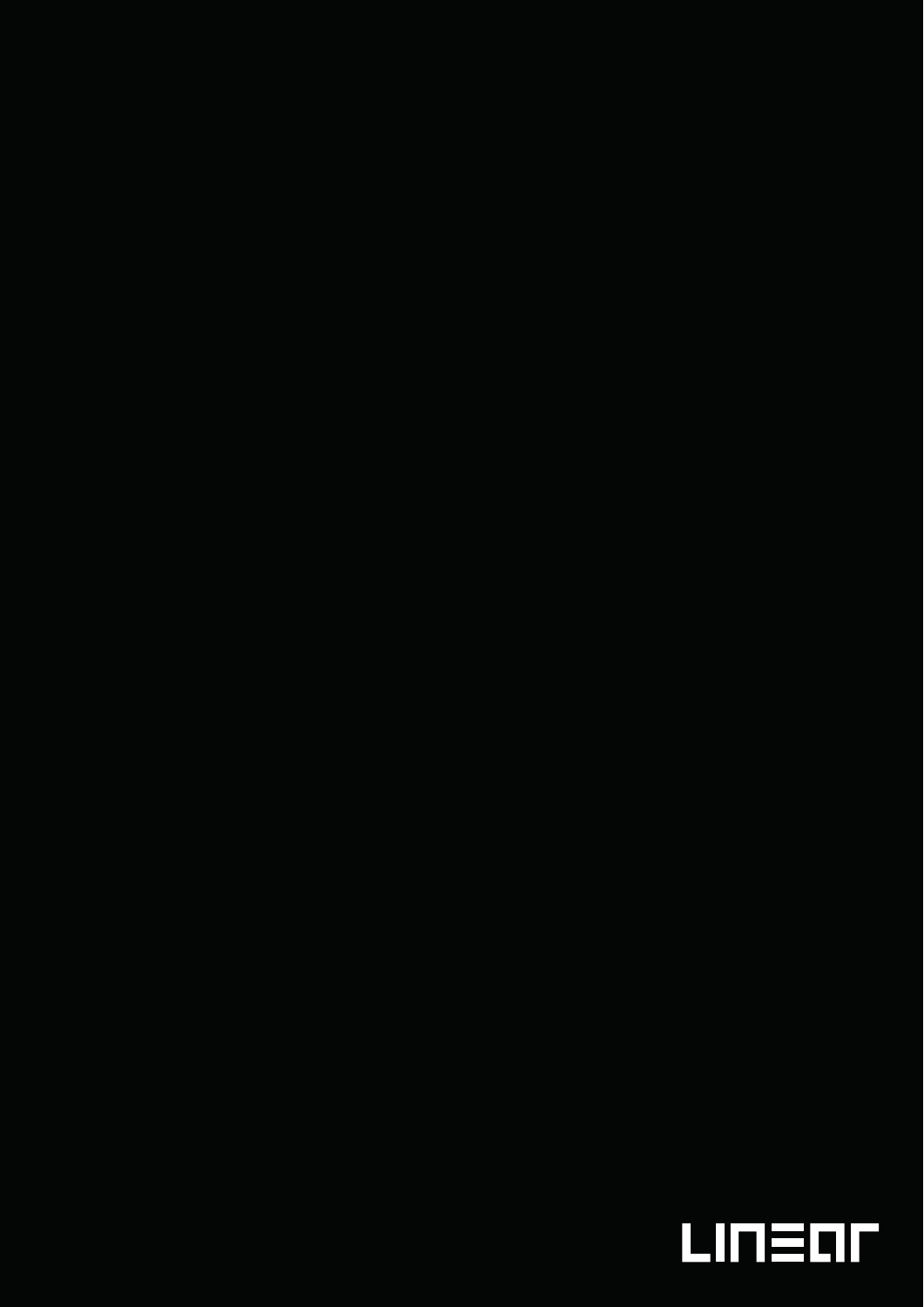

However you see it, Linear can make it happen. Whatever interior you're working with and whatever mood you're trying to capture, our clean, minimal lines give you the flexibility to think creatively. Whether you're complementing historic detail or making a sleek, modernist statement, Linear helps you unshackle your imagination and do something special with every space.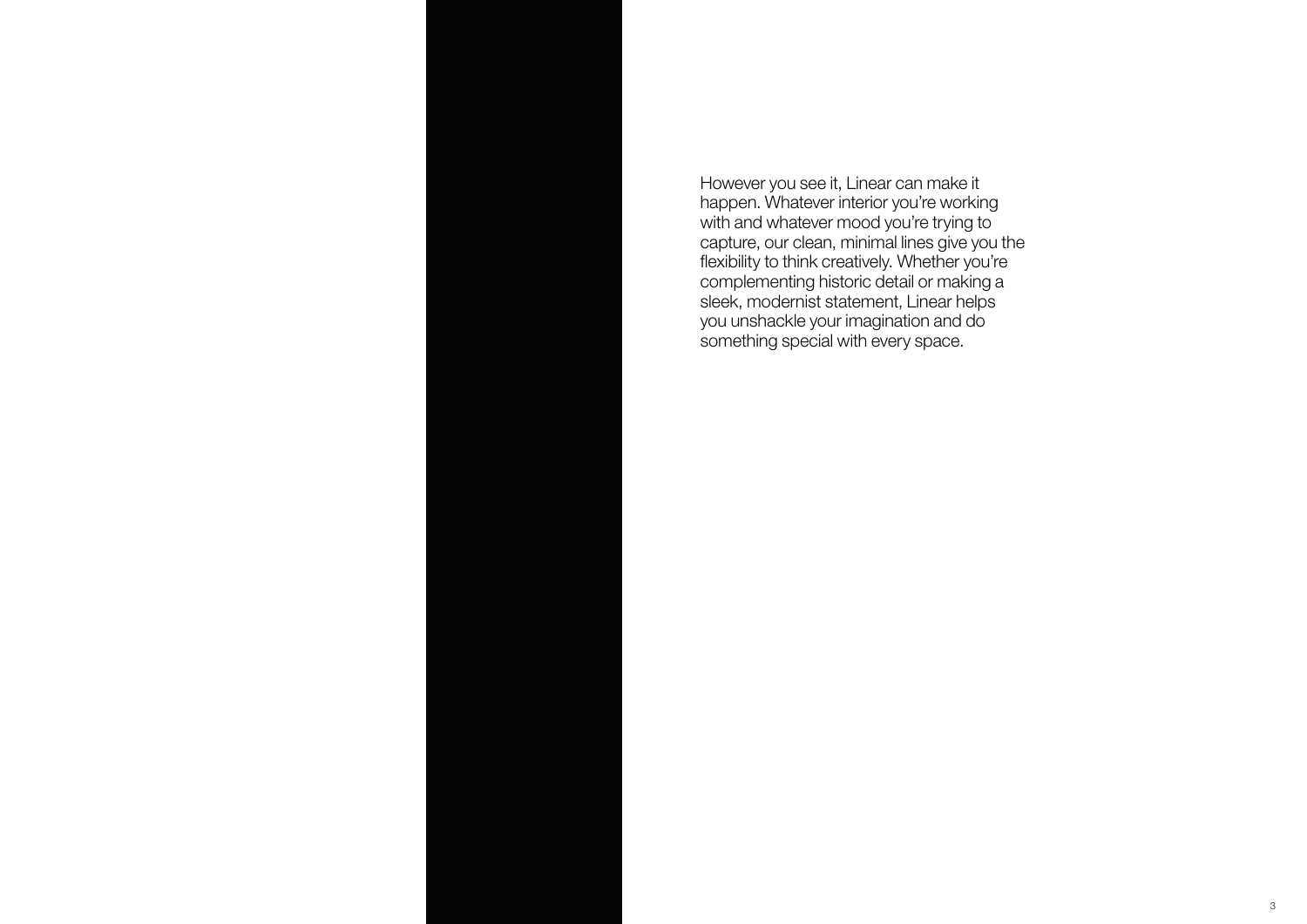## FORM

Linear's minimal aesthetic is driven by simplicity of form. We've stripped out embellishment to create radically simplified designs. They're rational. They're functional. They're very beautiful. And their flexibility helps you bring pin-sharp contemporary design to any environment.

Inspired by uncluttered modernism, we've created a range of styles that complement anything from a newbuild apartment to a refurbished mill. Lines are clean and satisfying. Tones are subtle and muted. Doors and drawers are handleless. These are kitchens that look at home in any space. We've built enormous flexibility into all our ranges. If you want tall, wide, fitted or island units, you'll find our kitchens can flex to fit your imagination.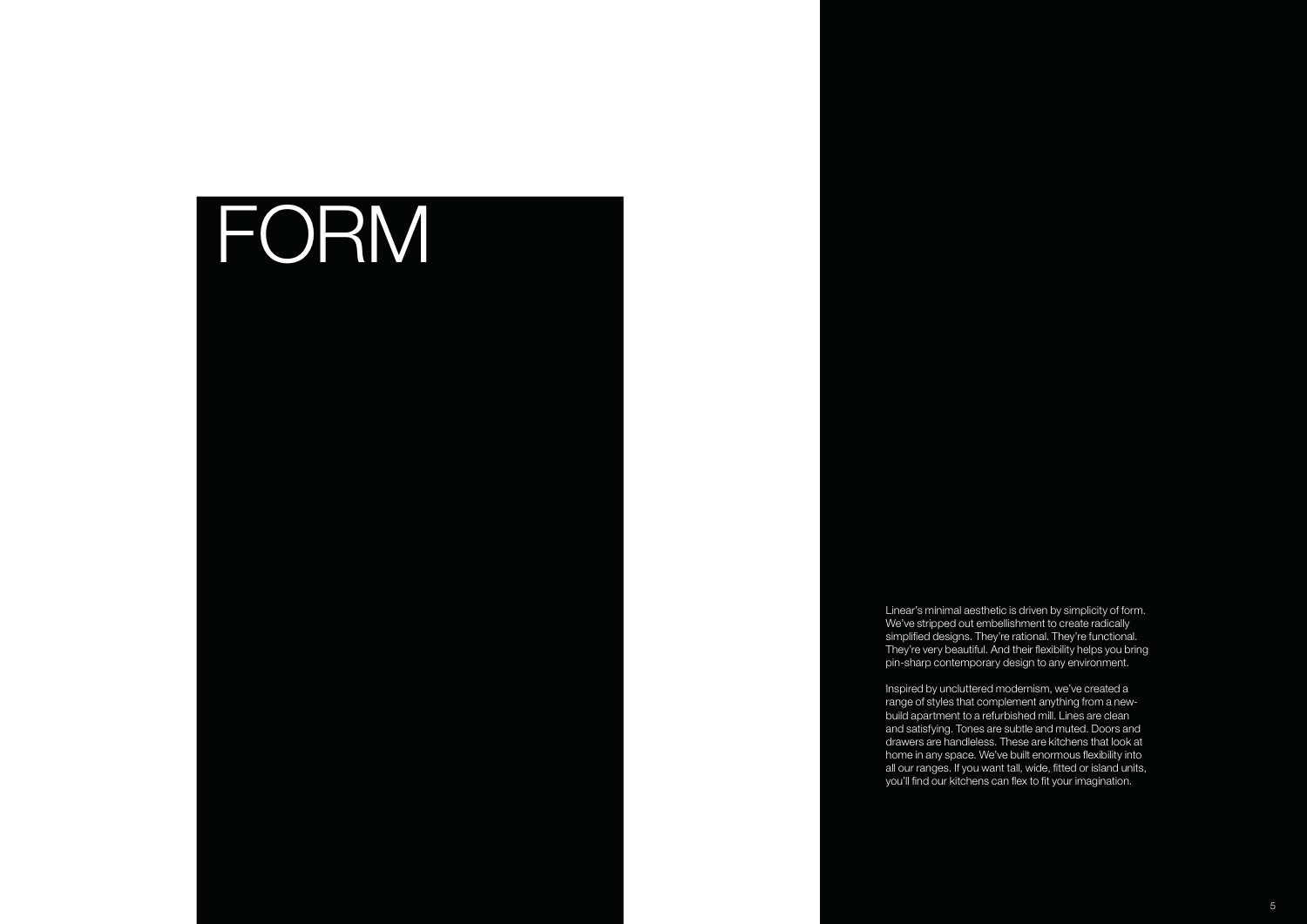# COLOUR

Colours don't have to shout to get noticed. Subtle tones make a statement of their own, exuding an understated confidence that emphasises form and adds a quiet sophistication to a room.

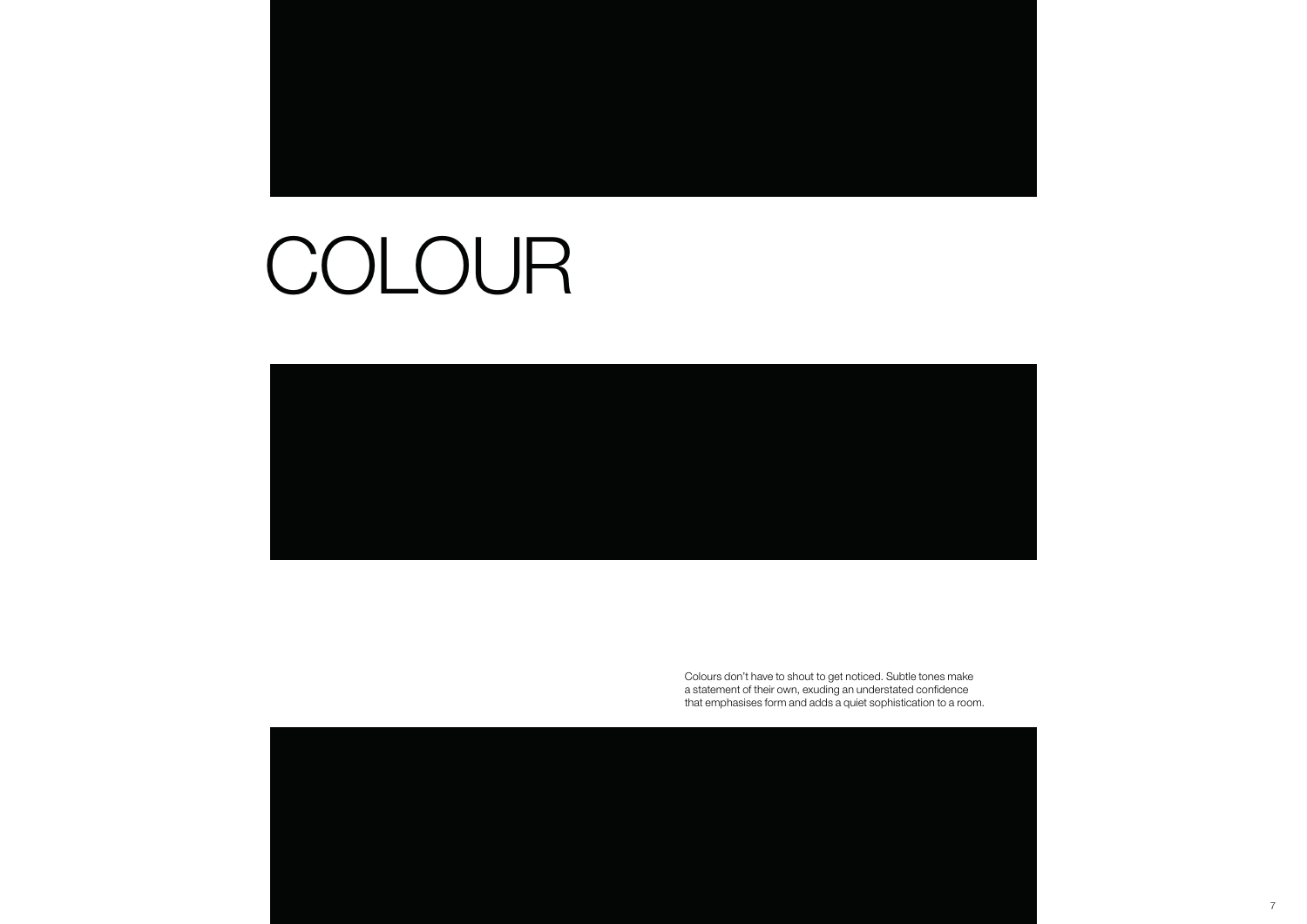## TEXTURE



When textures work hand-in-hand with colours, you get a thousand nuances of tone and mood. They throw a spectrum of subtleties into the mix, which you can use to accentuate lines, maximise light or create intriguing contrasts.

Linear offers a varied range of finishes to help you make the most of these subtleties. You can master the art of understatement with with a variety of matt designs featuring touchable textures across a variety of wood grains and colours. Or you can select from a palette of gloss designs in a spectrum of subtle shades. Whatever you choose, it will retain a soft, restrained tone that focuses attention on the sleek, simplified forms of our kitchens' minimal, modern designs.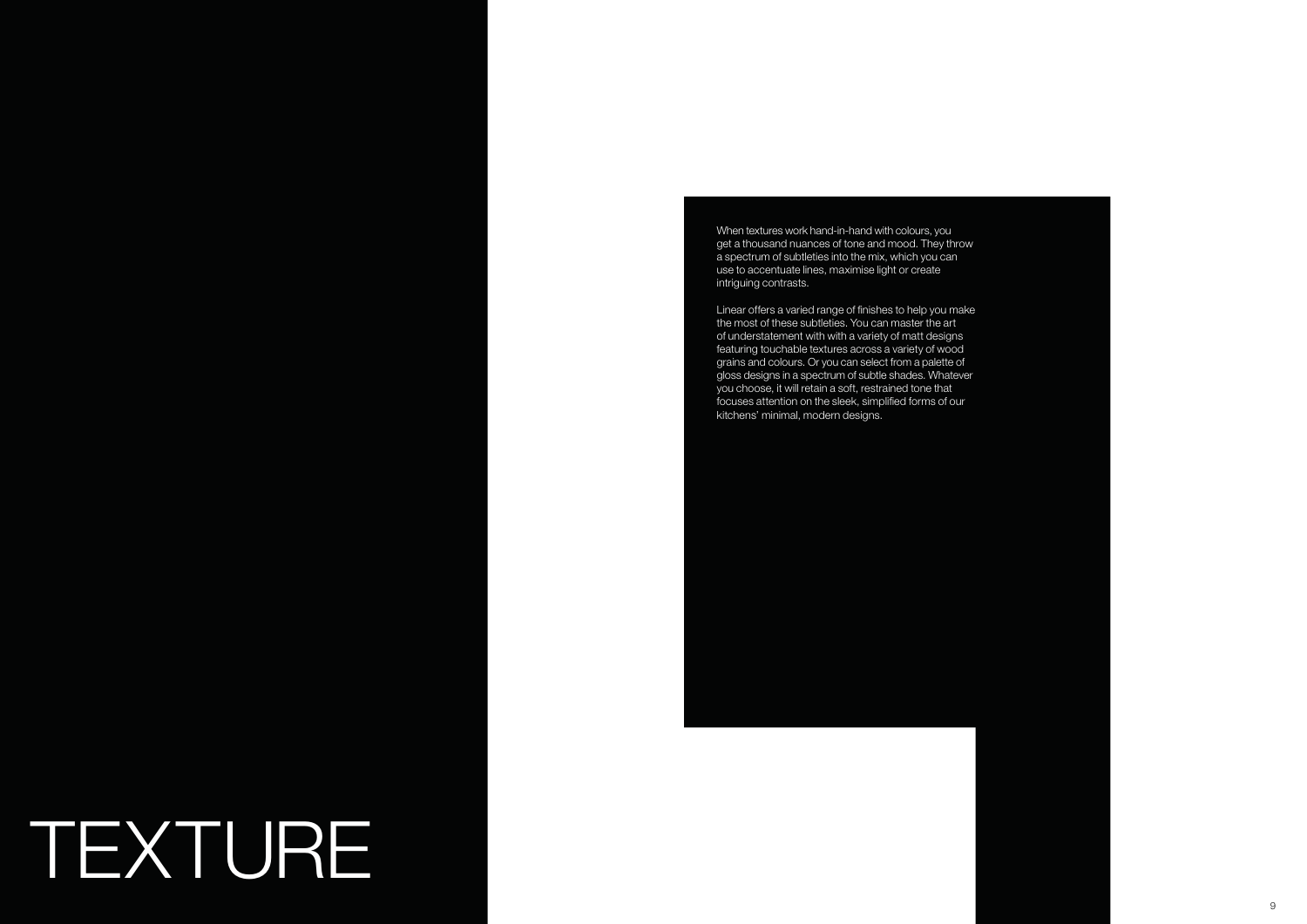# LIFE



#### More and more people are seeing the kitchen as the centre of their home. Designers have responded by letting kitchens spill into living areas, creating fluid, multi-purpose environments that maximise space and reduce the need for interior partitions.

Linear's clean, simple lines and flexible units are built for this contemporary world. They let you blur boundaries, adapt to structures and complement existing period detail. You have the freedom to build up, spread out or stand alone. So your imagination is free to roam. Linear's stripped-back designs help you create stylish, adaptable spaces that can act as both a soothing escape and a hub of social activity. They help you think creatively and design clean, clutter-free environments that are the centrepiece of your home.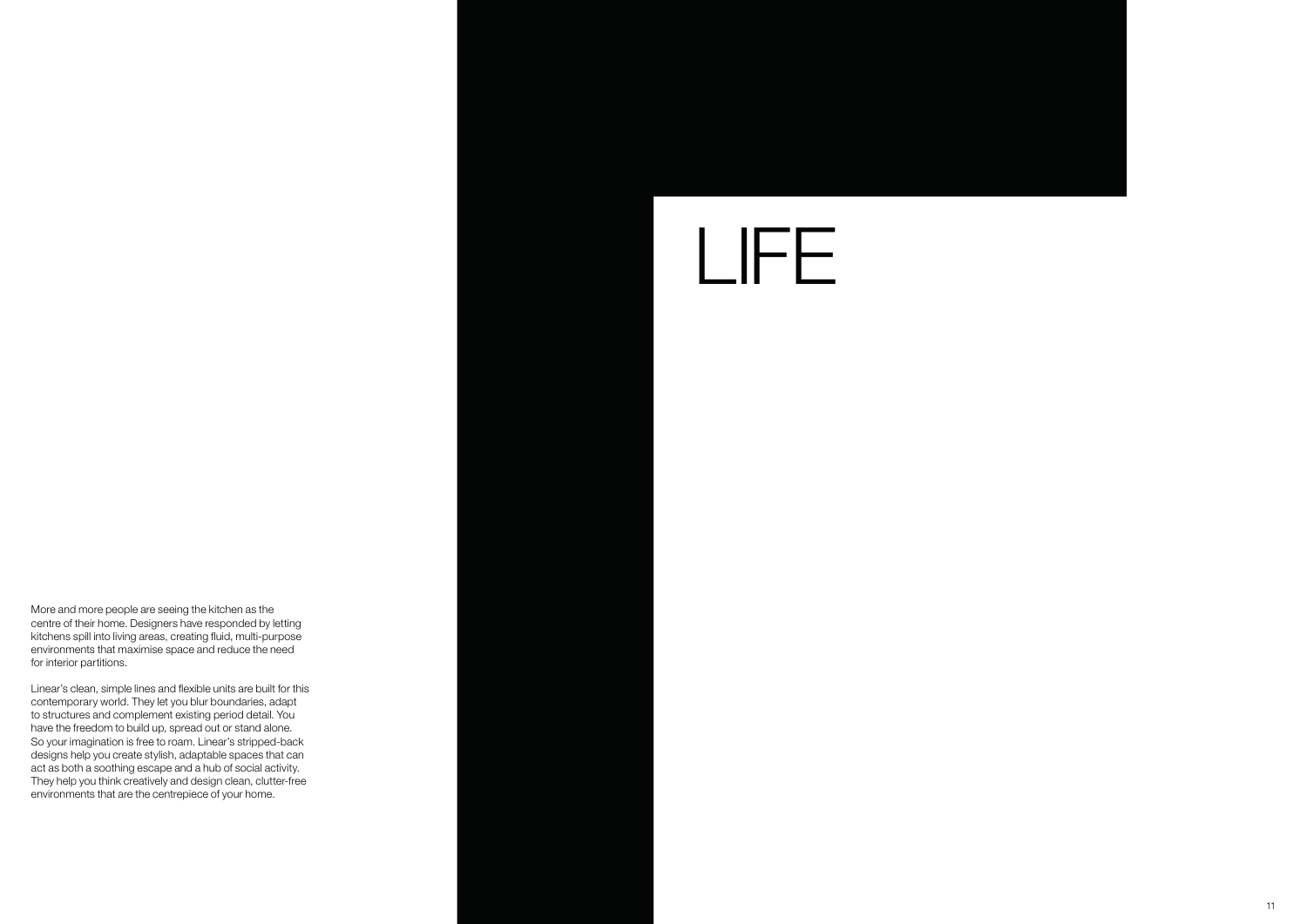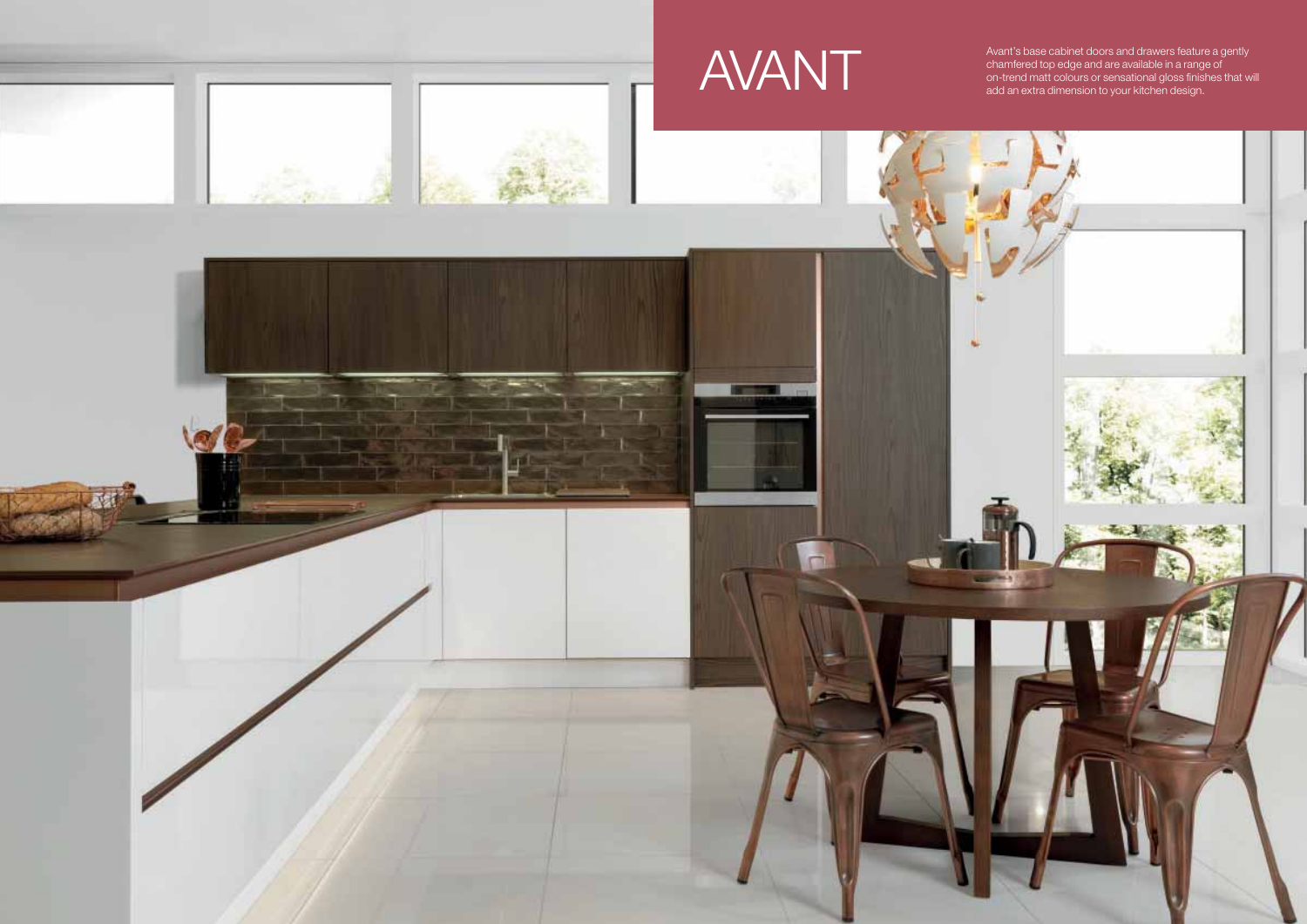

## RATIONAL FUNCTIONAL & BEAUTIFUL

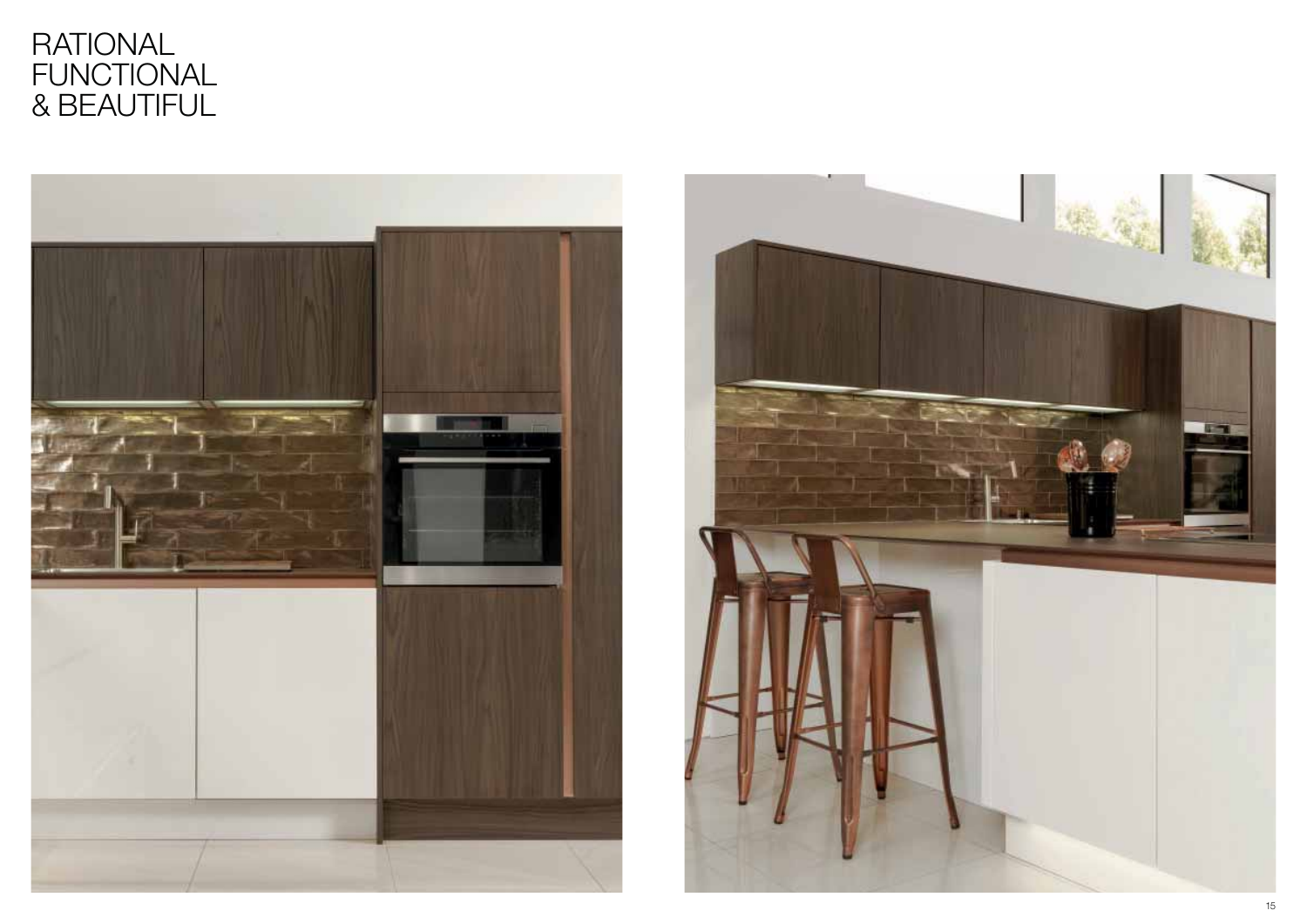Exquisitely profiled *Dark Walnut* and *Gloss Pure White* doors and drawer fronts complement the *Dekton Kadum* worktop with shark's nose edge detail.





## CLEAN LINES & SUBTLE TONES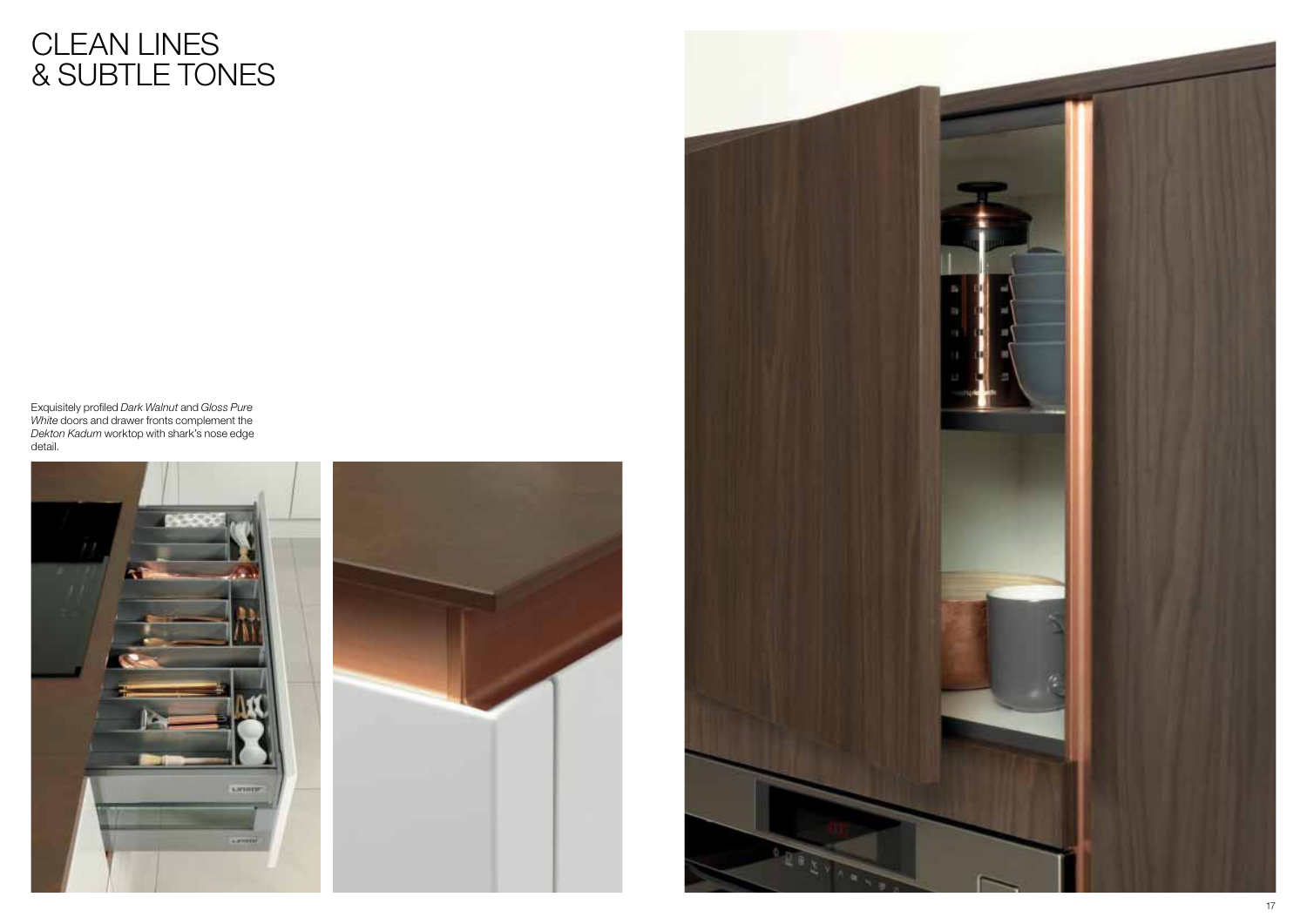

Linear Cube defines modern living. Pure style,<br>
clean lines and minimalist detailing creates a look<br>
to complement any contemporary setting.

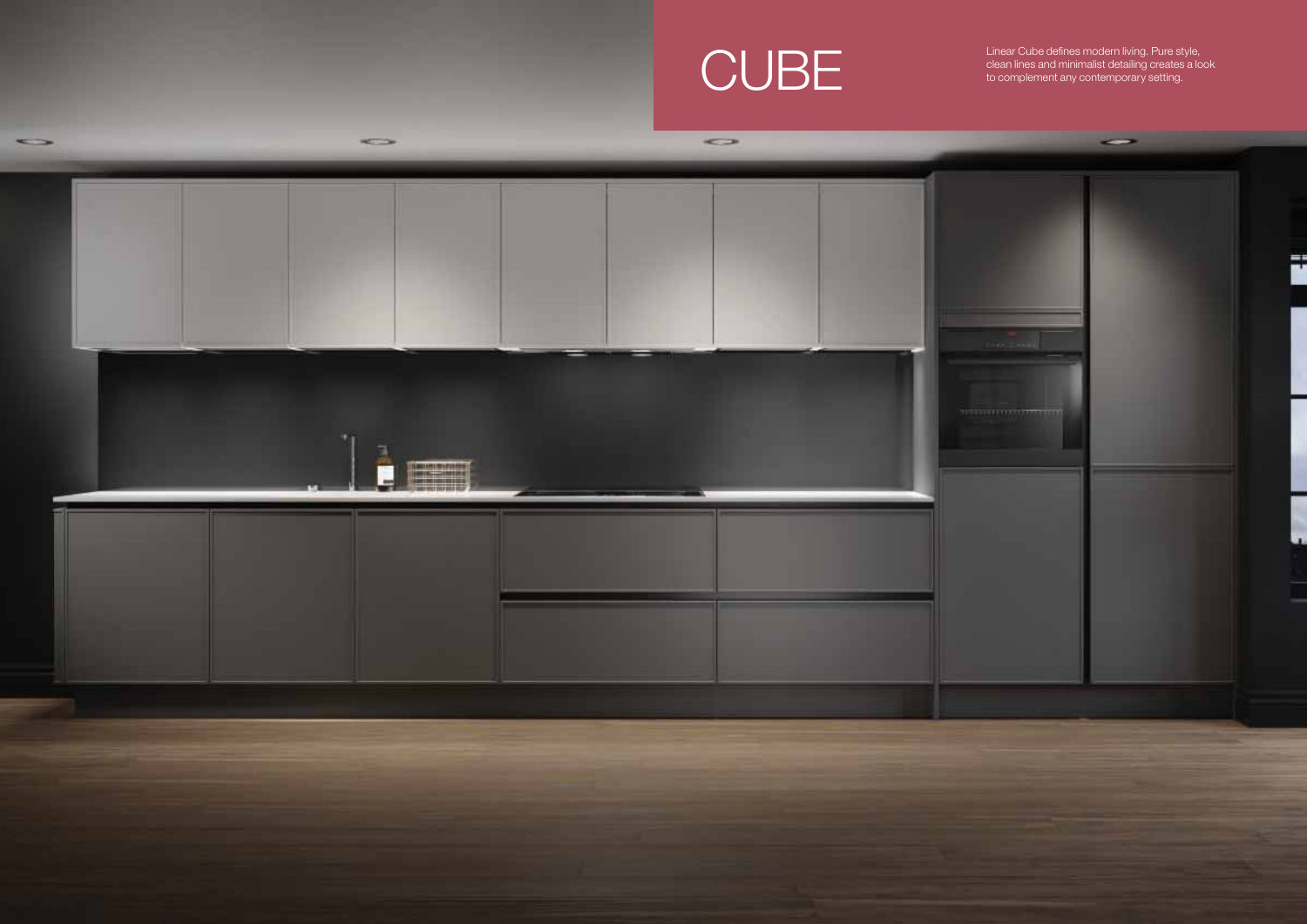## RATIONAL FUNCTIONAL & BEAUTIFUL



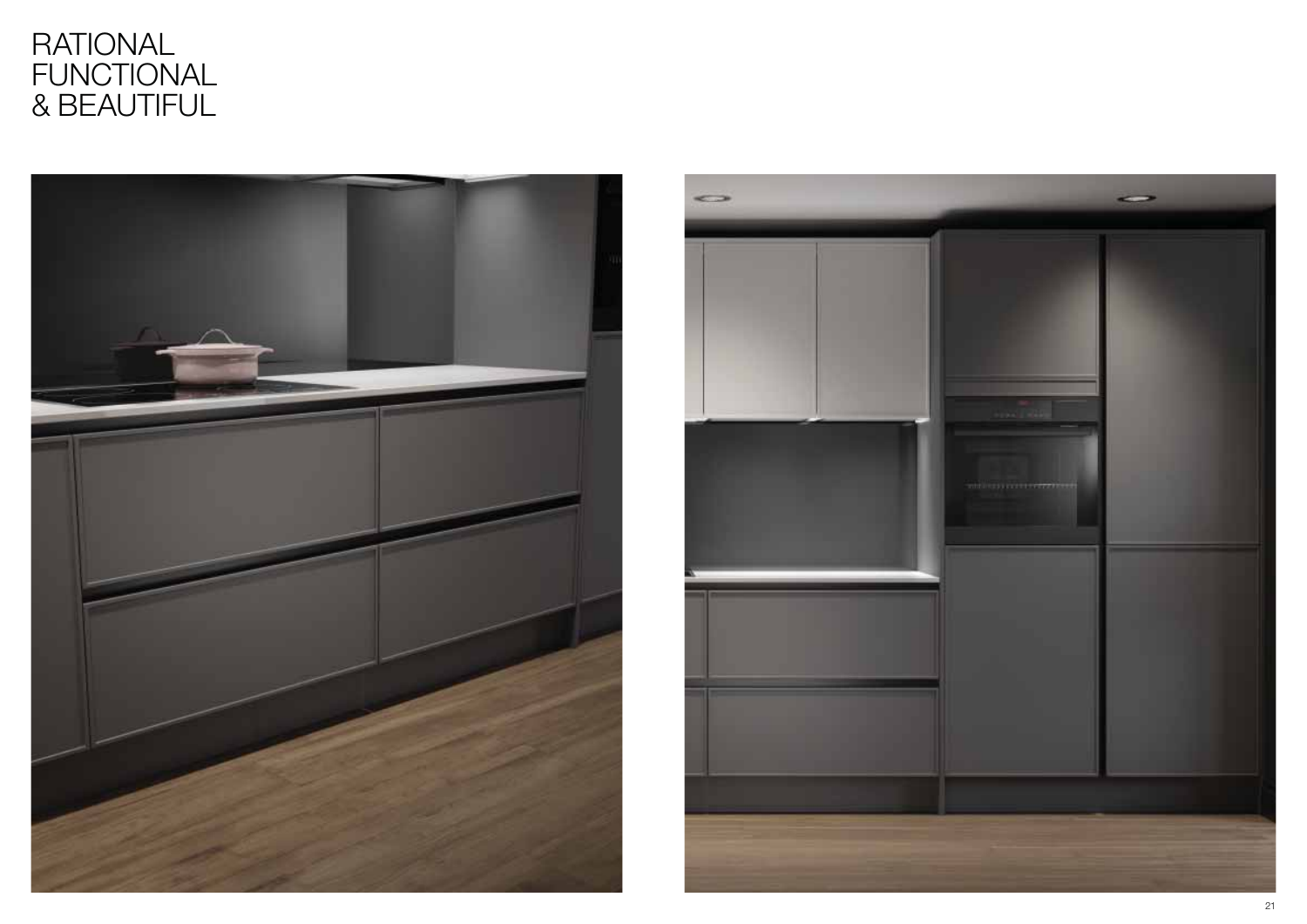The *Cobble Grey* doors with black linear trim sit beautifully with the stunning 20mm *Blanco Zeus* worktop.







## CLEAN LINES & SUBTLE TONES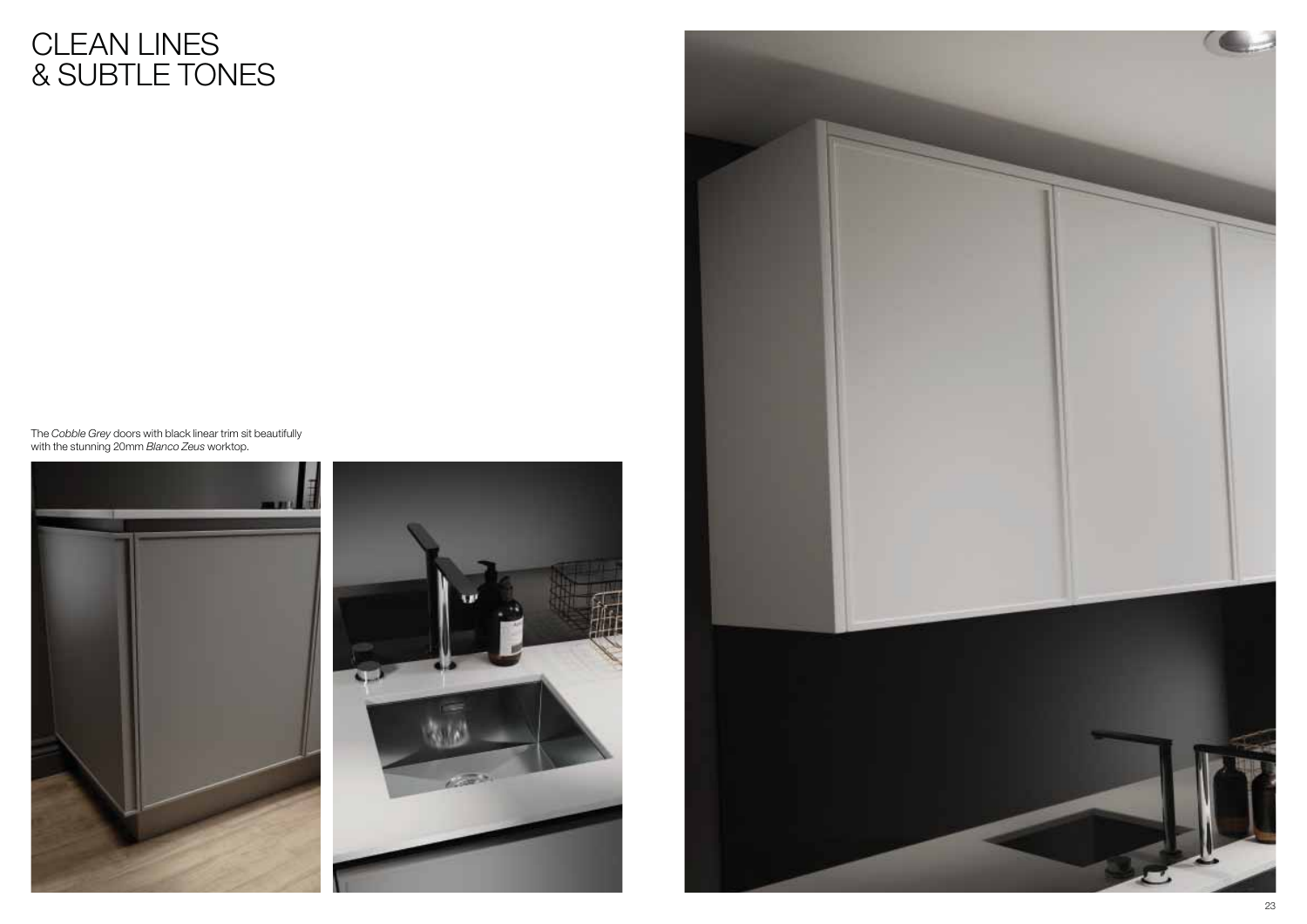



Linear Trend is a great choice to create your Enter Thermo's a great choice to create your<br>perfect kitchen. This modern style places a choice<br>fingertips<br>fingertips

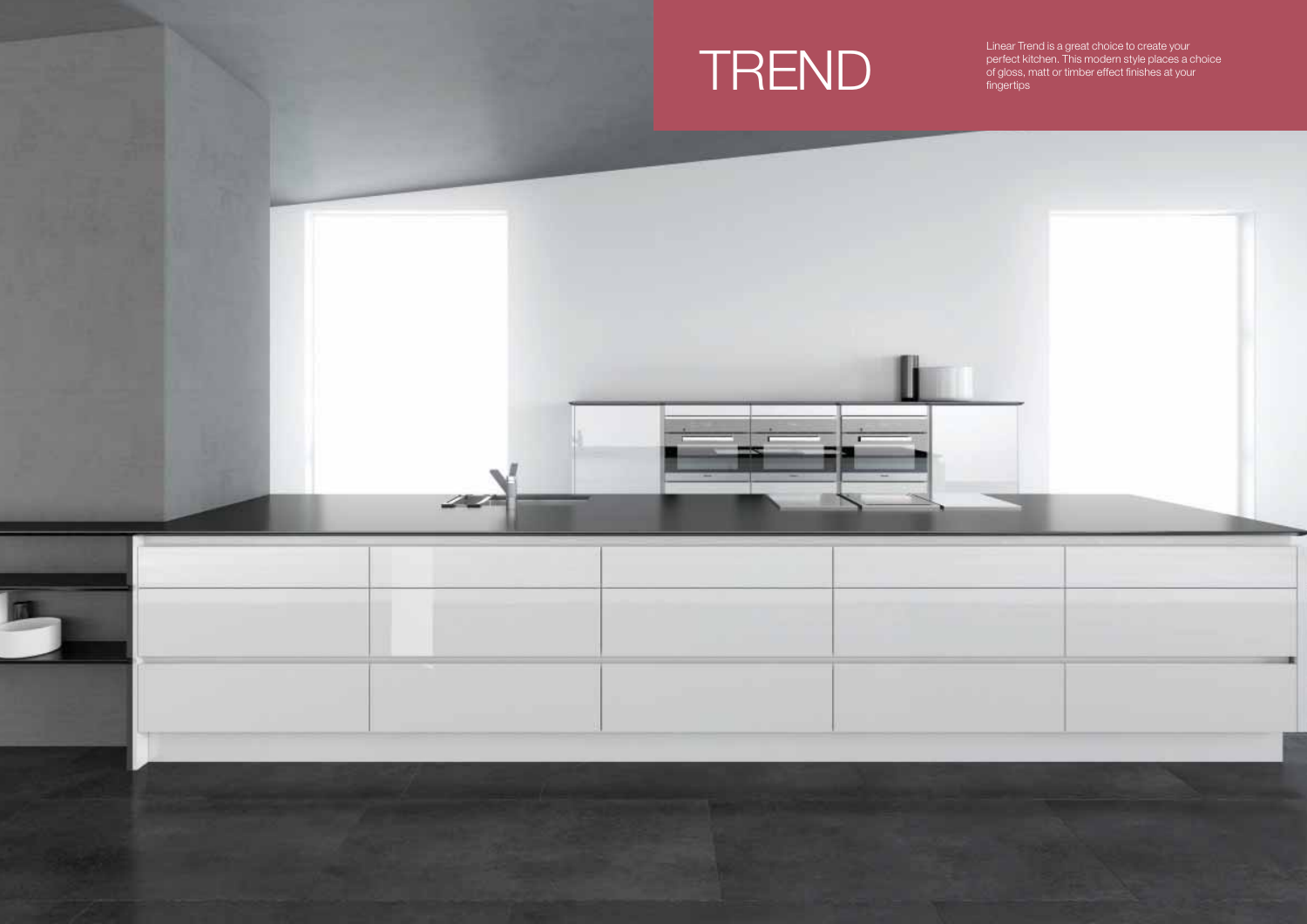## RATIONAL FUNCTIONAL & BEAUTIFUL



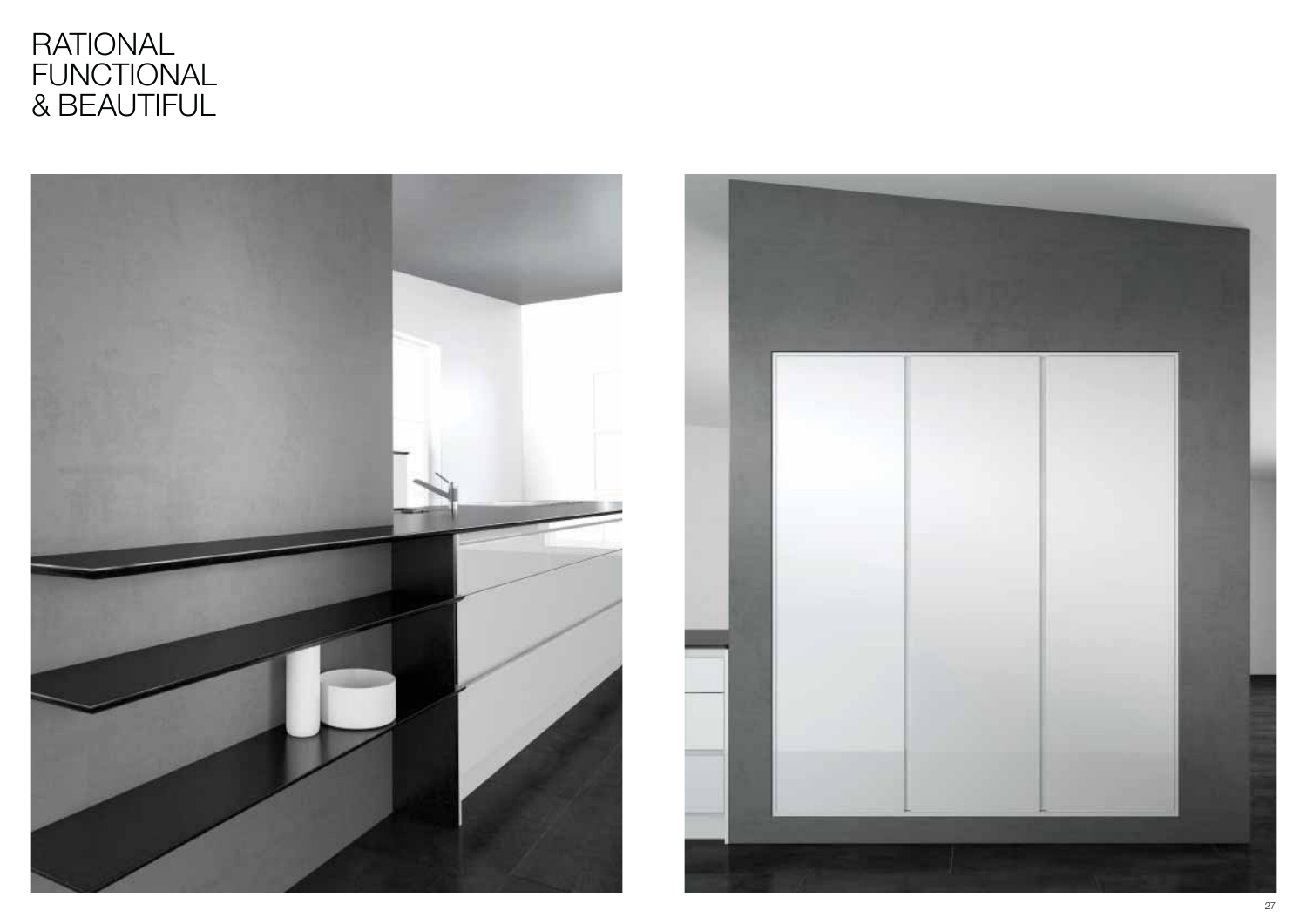This *Gloss Pure White* finish showcases the clean minimal lines of the a linear kitchen. A textured *Tranche* granite worktop with a sharksnose edge complete the storybook look.



![](_page_14_Picture_3.jpeg)

## CLEAN LINES & SUBTLE TONES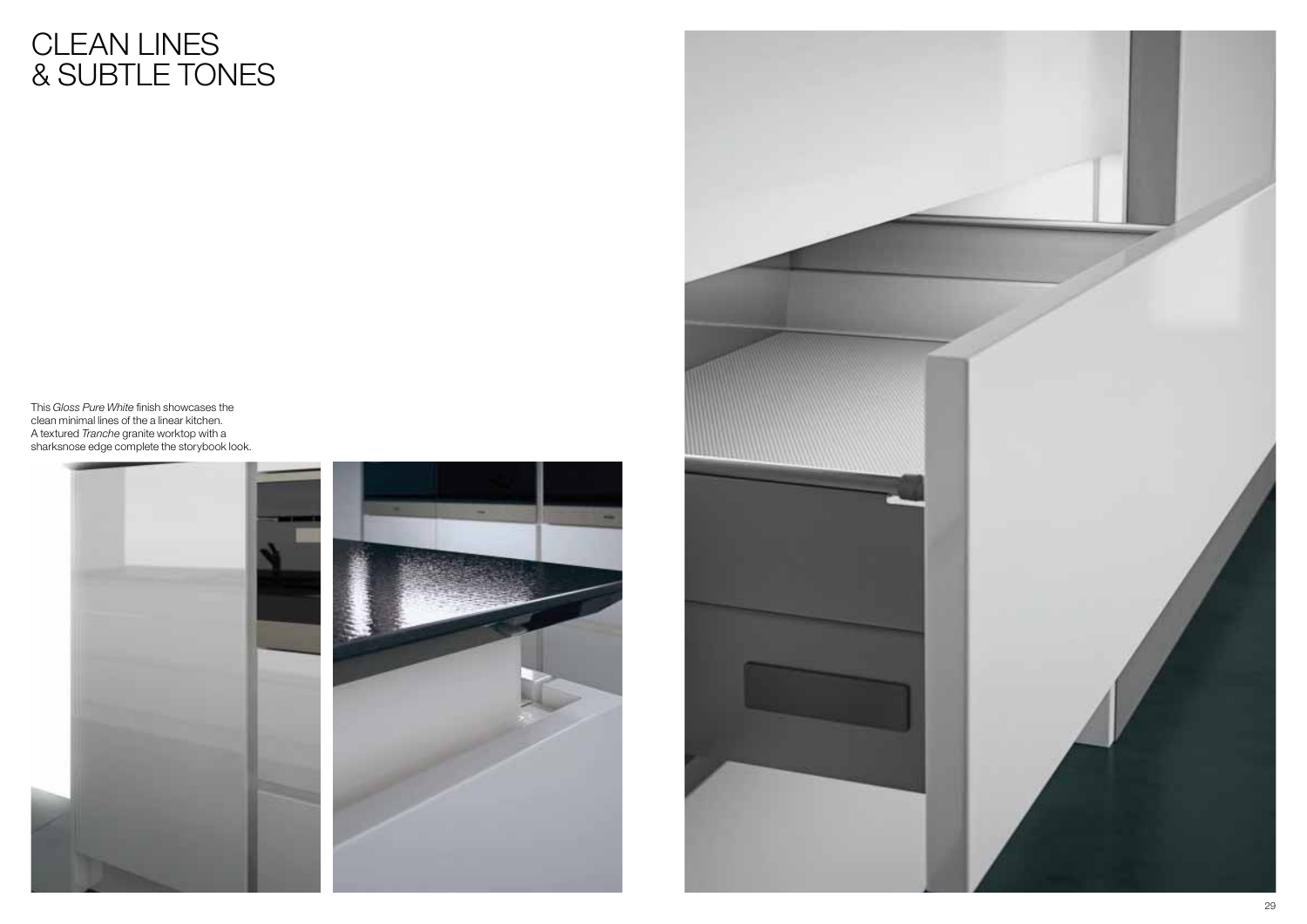![](_page_15_Picture_0.jpeg)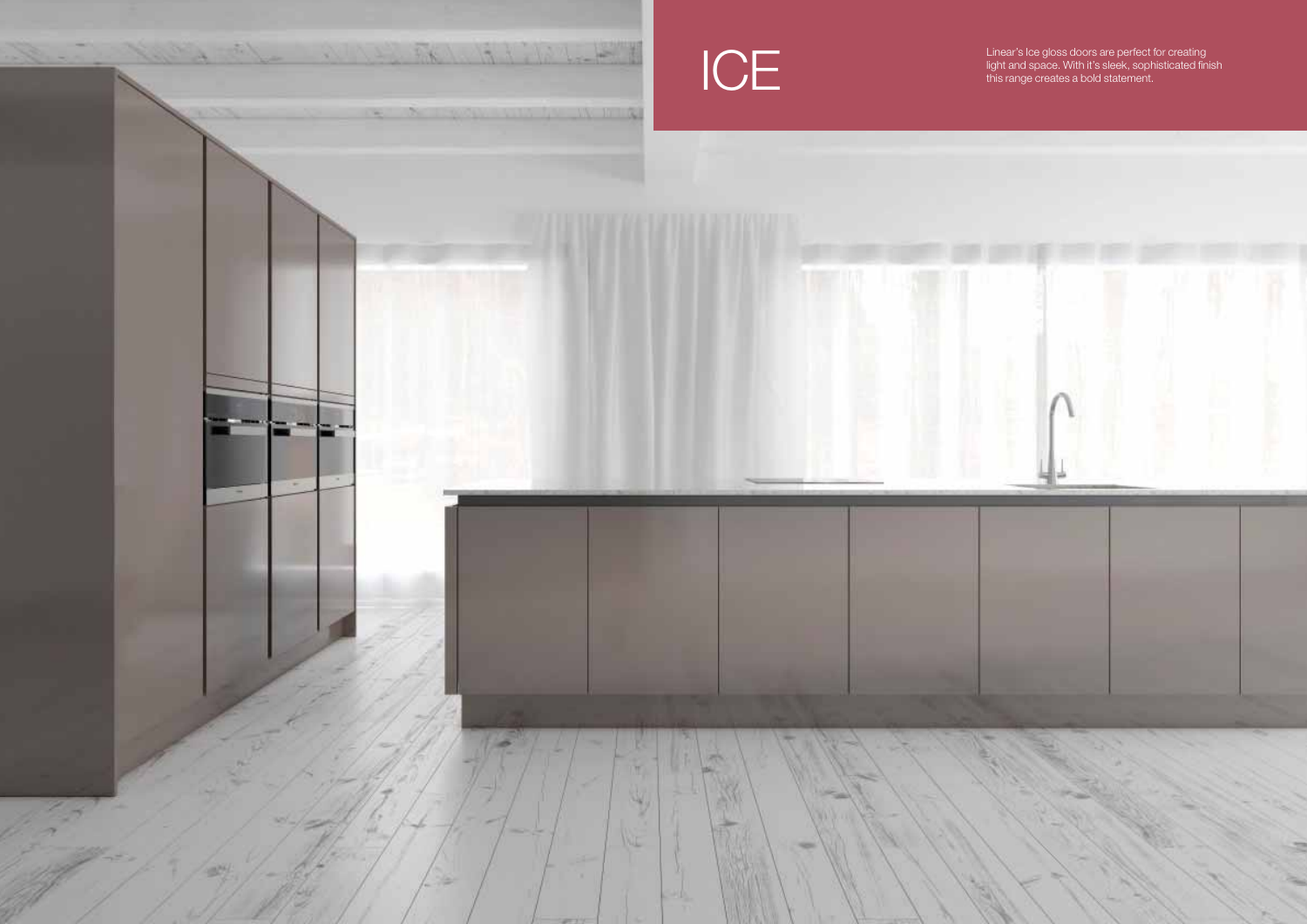## RATIONAL FUNCTIONAL & BEAUTIFUL

![](_page_16_Picture_1.jpeg)

![](_page_16_Picture_2.jpeg)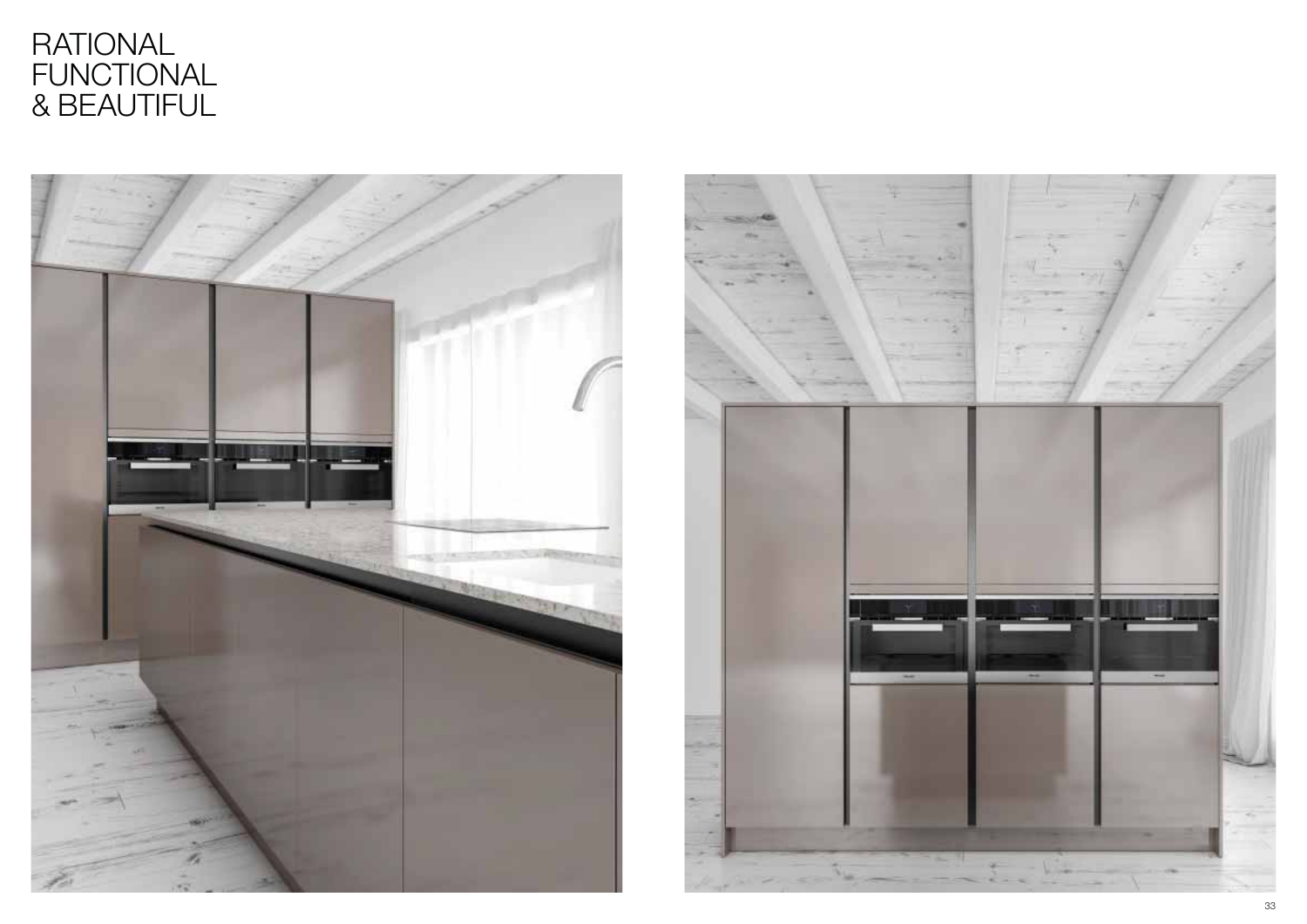The strong earthy tones of *Gloss Basalt* doors create a masterpiece of design with an *Alaska* White quartz work surface.

![](_page_17_Picture_2.jpeg)

![](_page_17_Picture_3.jpeg)

## CLEAN LINES & SUBTLE TONES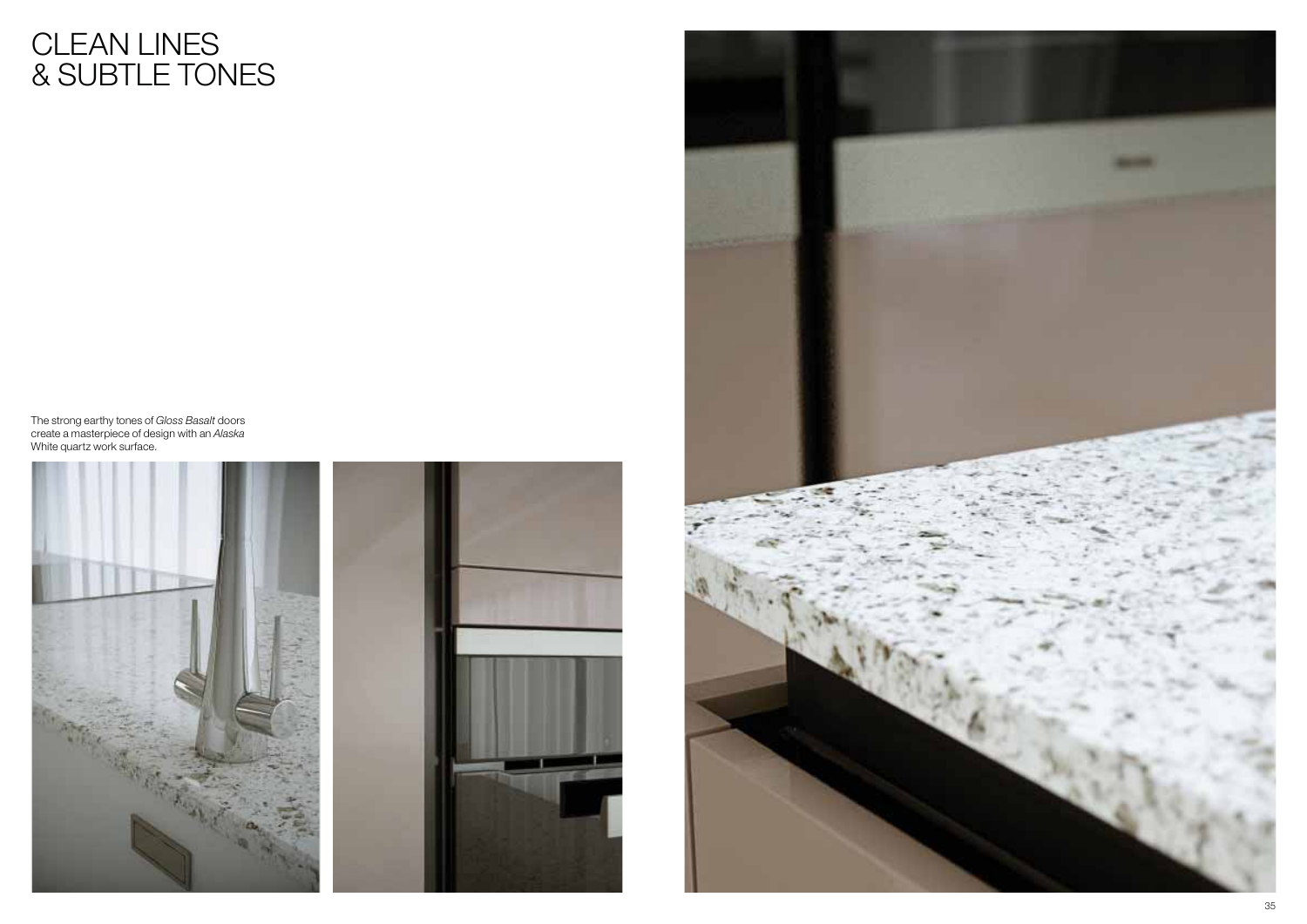Sleek surfaces and delicate details define the visual language of these

![](_page_18_Picture_0.jpeg)

![](_page_18_Picture_1.jpeg)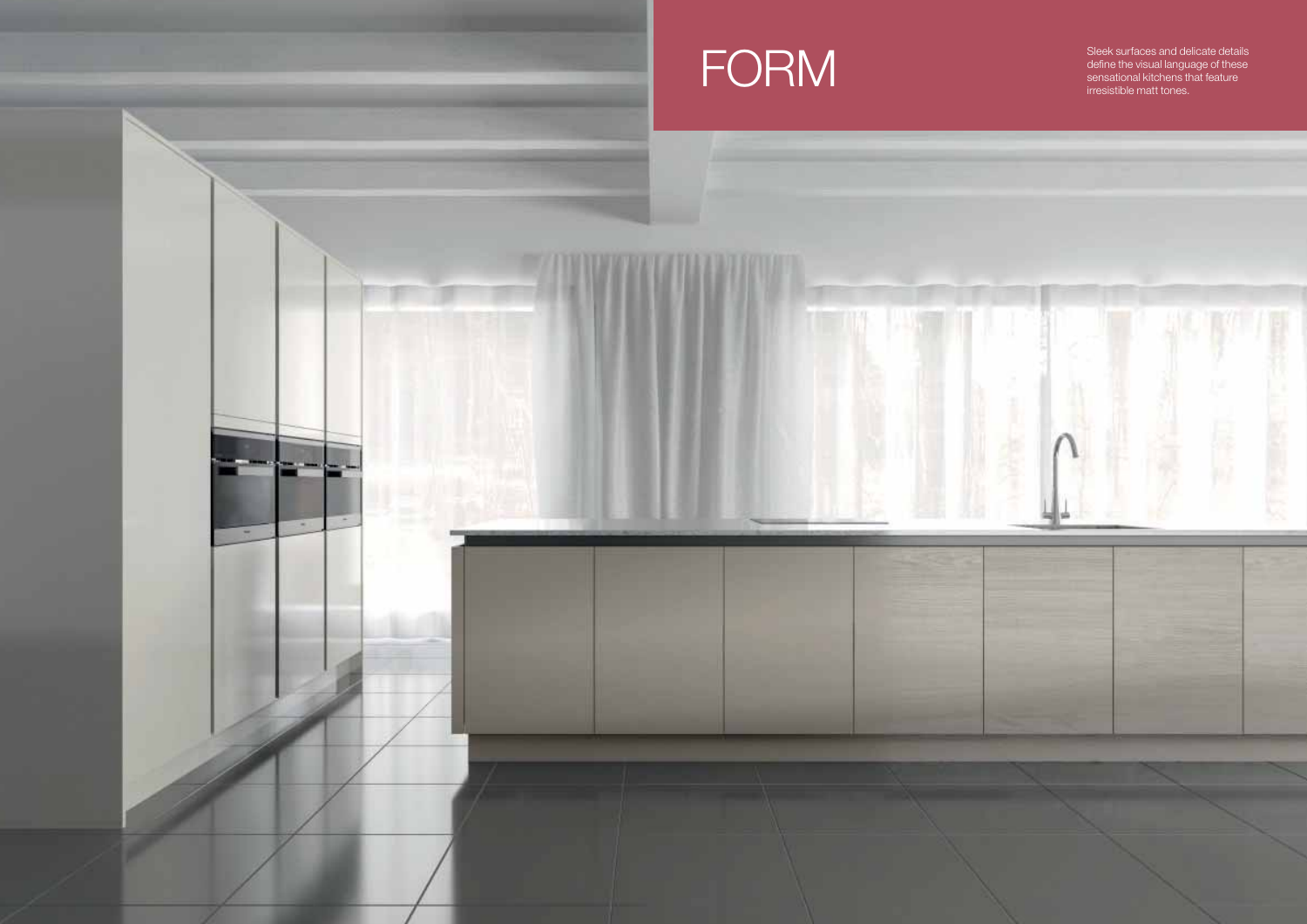## RATIONAL FUNCTIONAL & BEAUTIFUL

![](_page_19_Picture_1.jpeg)

![](_page_19_Picture_2.jpeg)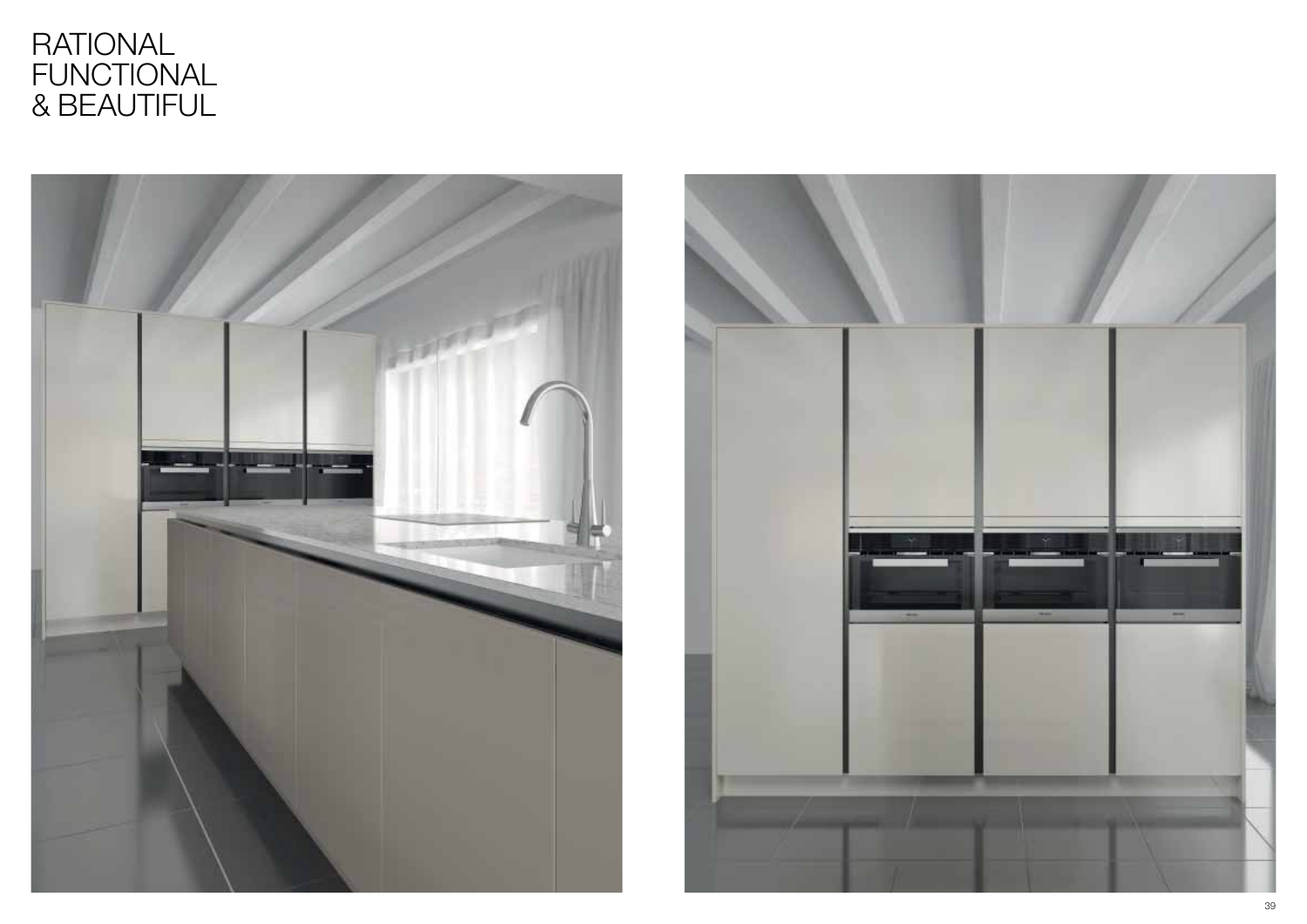The strong earthy tones of *Matt Textured Stone* and *Gloss Mussel* doors create a masterpiece if design with an *Alaska White* quartz work surface.

![](_page_20_Picture_2.jpeg)

![](_page_20_Picture_3.jpeg)

## CLEAN LINES & SUBTLE TONES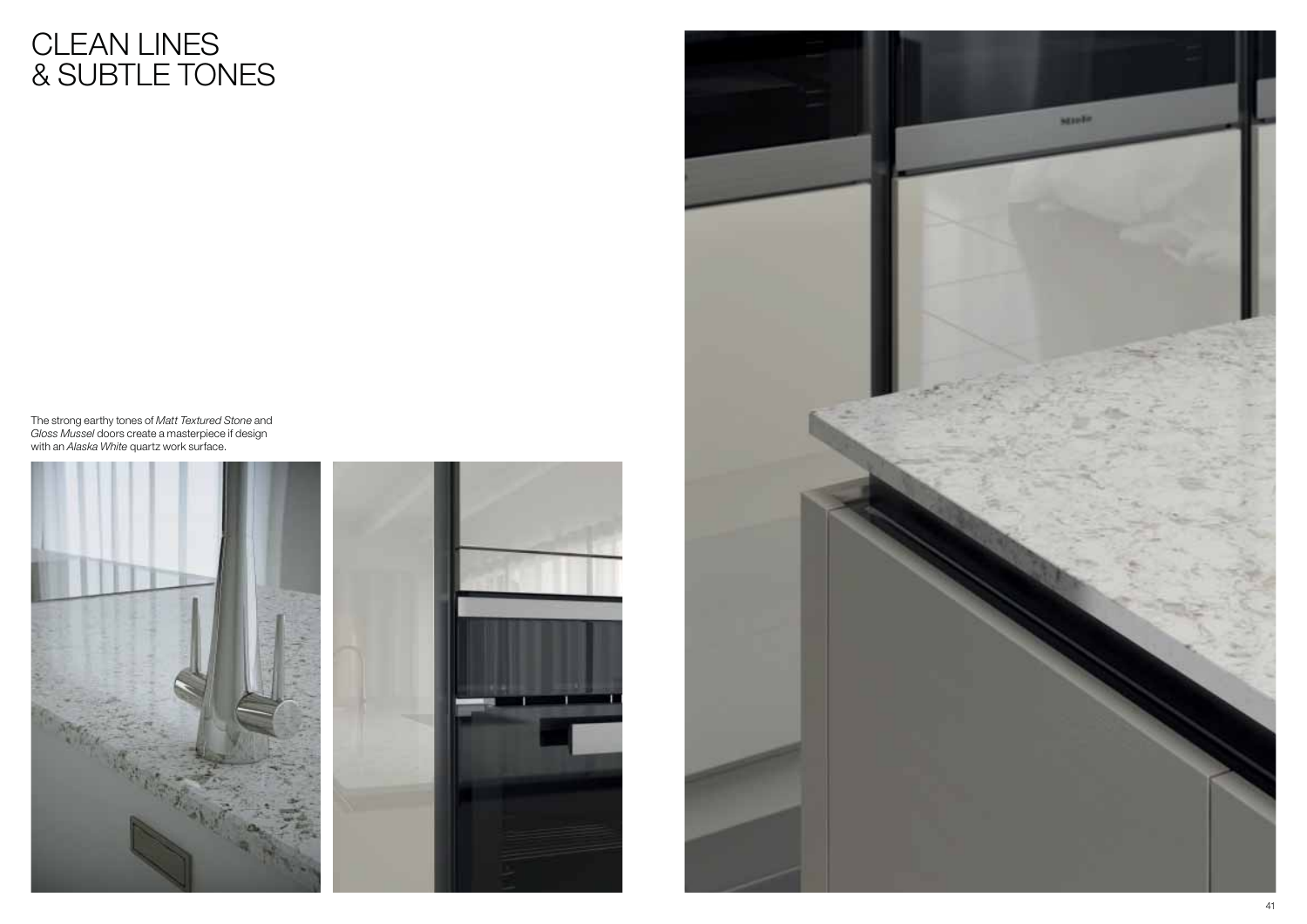![](_page_21_Picture_0.jpeg)

Whether you have a compact space or an expansive open-plan environment, Linear will create a perfect kitchen. Whatever the situation, our wide range of units allows you to marry elegant simplicity with smart, space-saving design. Over the next few pages, we've illustrated just a few examples of how our kitchens can suit the space you're living in.

![](_page_21_Picture_3.jpeg)

#### Use pan drawers and mid-height units

Make the most of a spacious kitchen with co-ordinating wall bridging units and spacious pan drawers, a bank of compact mid-height appliance housings and a sculptural breakfast bar to complete the look.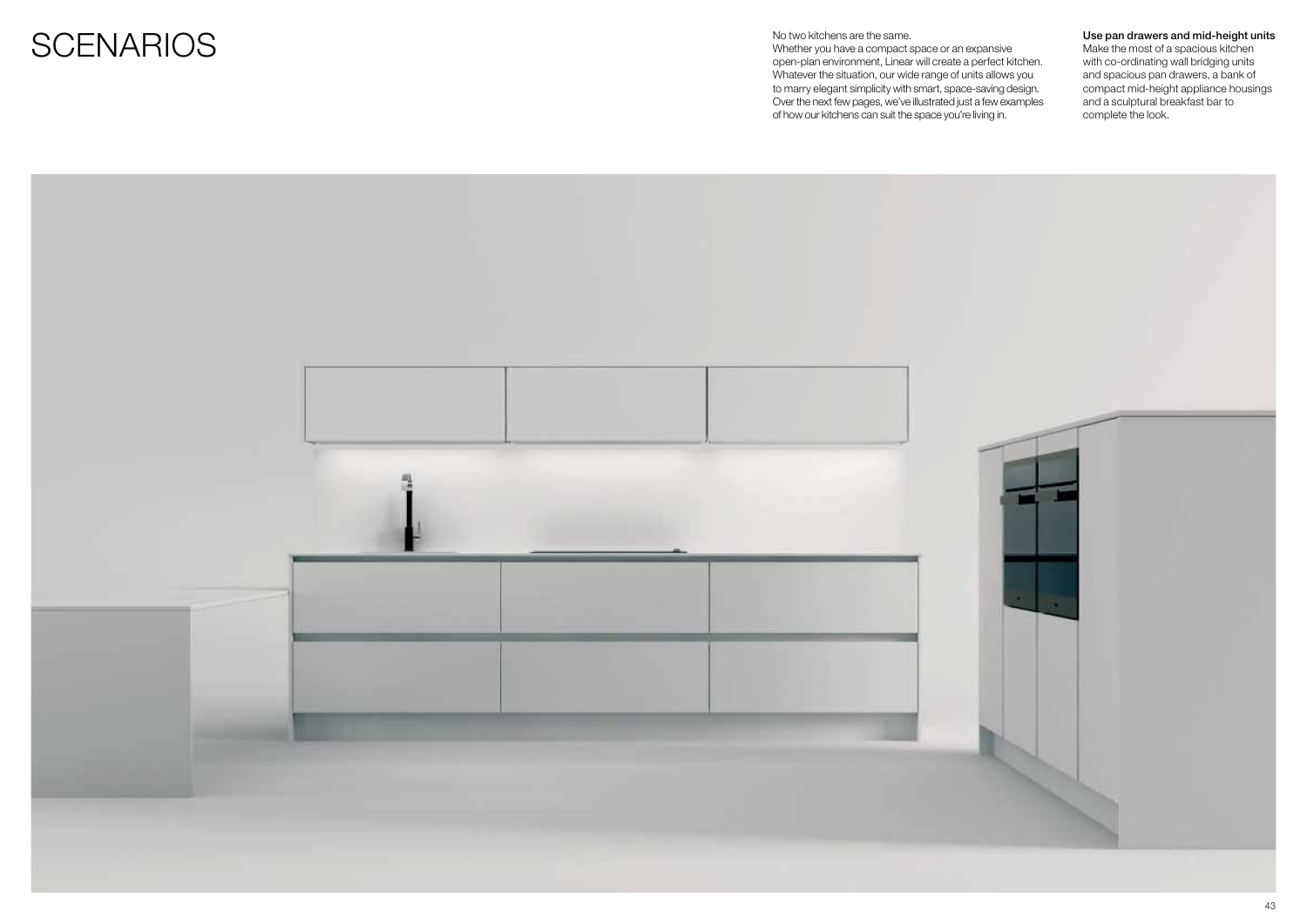#### Try a bank of Tall Units

Tall appliance housings create a stunning backdrop to the kitchen whilst offering maximum storage space. The island offers the ultimate cooking and social arena in this highly popular kitchen layout.

#### Combine base, wall and island

Full height base units and compact wall units keep this design simple, alongside the feature illuminated shelving. An island hob and extractor add a focal points to the layout and the island doubles as a breakfast bar, blurring the lines between kitchen and living space.

![](_page_22_Picture_4.jpeg)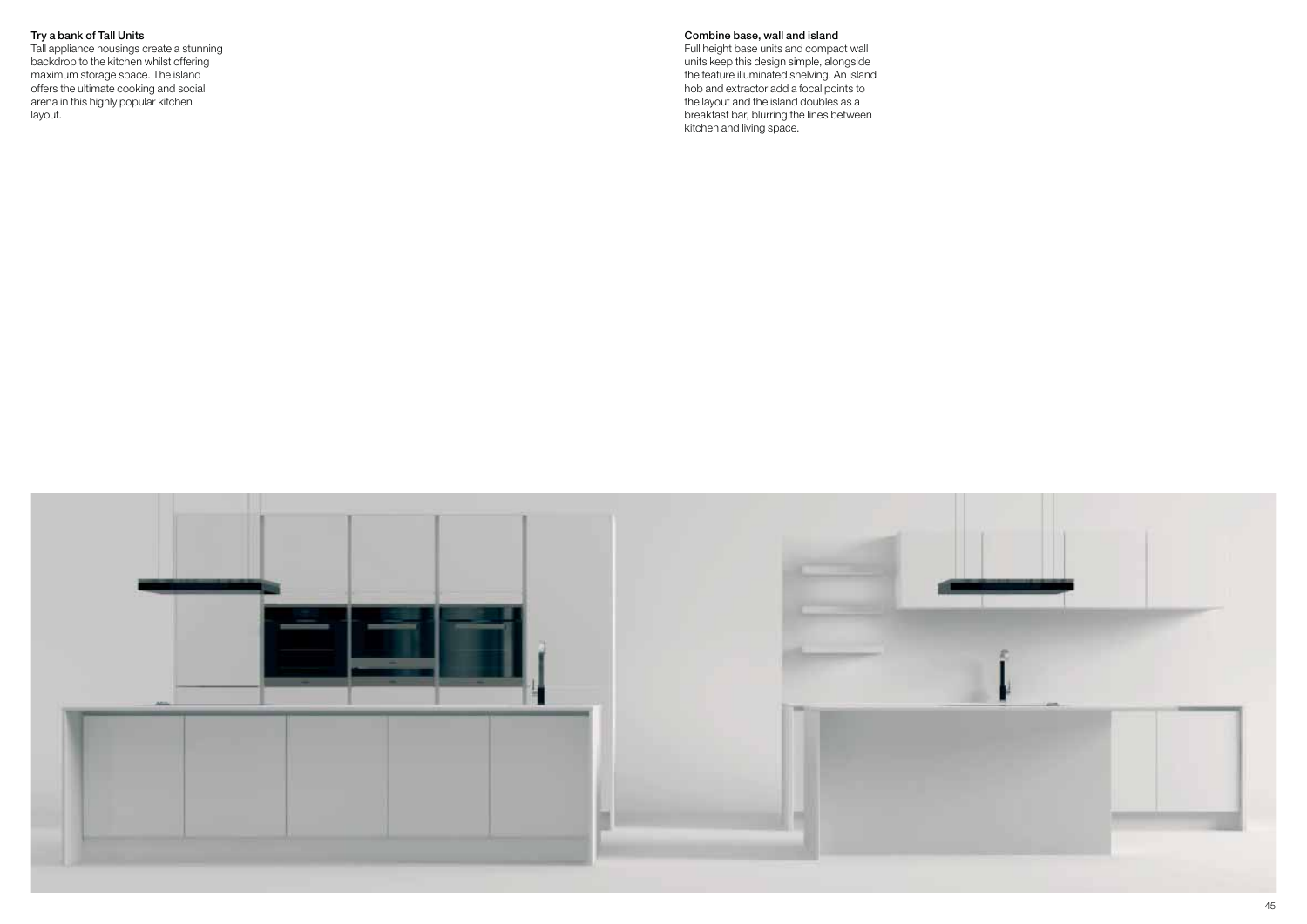#### Utilise your apartment

Working in a small space doesn't mean you have to compromise on style. Flow a compact bank of units along one wall to create an integral part of any living space. Hidden internal drawers allow for cutlery trays and accessible storage space within the base cabinets.

#### Design a classic U-shape

Create a functional working kitchen environment with this design where units wrap around for the convenience of the user. Bi-folding wall units, a corner larder unit and pull out larder wirework provide ample storage space.

![](_page_23_Picture_4.jpeg)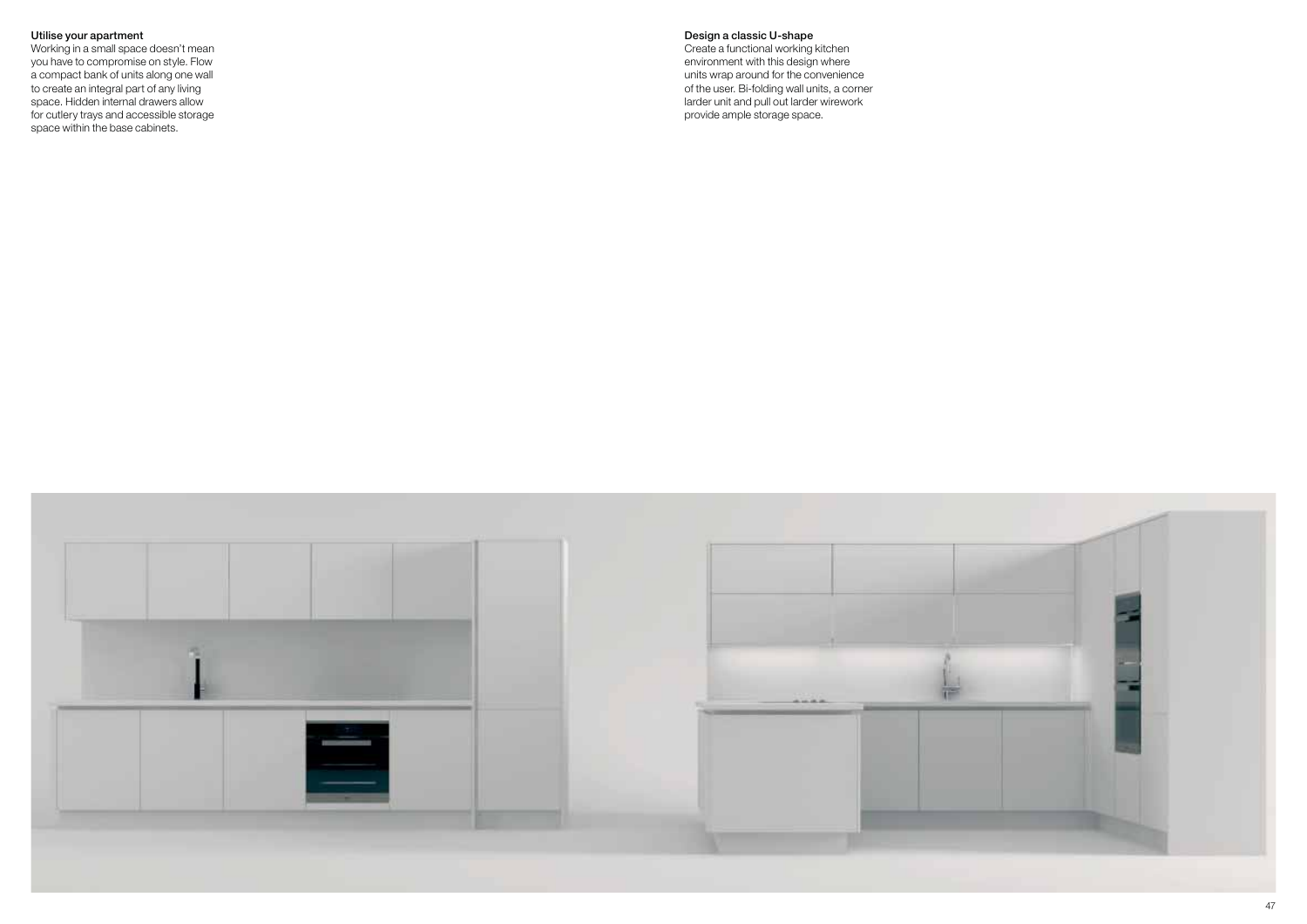From super matt finishes to exquisite sharksnose profiled worktops, we've selected a wide range of finishes to perfectly complement the sleek lines of our kitchens. They give you everything you need to accentuate shapes and make the most of the kitchen space.

## **FINISHES**

Linear Avant

| Matt Painted Anthracite | Matt Painted Cashmere | Matt Painted Clay        | Matt Painted Cobble Grey | Matt Painted Cook  |
|-------------------------|-----------------------|--------------------------|--------------------------|--------------------|
|                         |                       |                          |                          |                    |
|                         |                       |                          |                          |                    |
|                         |                       |                          |                          |                    |
| Matt Painted Dove Grey  | Matt Painted Ivory    | Matt Painted Mussel      | Matt Painted Platinum    | Matt Painted Duck  |
|                         |                       |                          |                          |                    |
|                         |                       |                          |                          |                    |
|                         |                       |                          |                          |                    |
|                         |                       |                          |                          |                    |
| Matt Painted Pumice     | Matt Painted Sage     | Matt Painted Skylon Grey | Matt Painted Snow White  | Matt Painted Stone |
|                         |                       |                          |                          |                    |
|                         |                       |                          |                          |                    |
|                         |                       |                          |                          |                    |
|                         |                       |                          |                          |                    |

![](_page_24_Picture_2.jpeg)

| Matt Painted Cashmere | Matt Painted Clay        | Matt Painted Cobble Grey | Matt Painted Cooks Blue    |
|-----------------------|--------------------------|--------------------------|----------------------------|
| Matt Painted Ivory    | Matt Painted Mussel      | Matt Painted Platinum    | Matt Painted Duck Egg Blue |
| Matt Painted Sage     | Matt Painted Skylon Grey | Matt Painted Snow White  | Matt Painted Stone         |

Linear Avant Paint to Order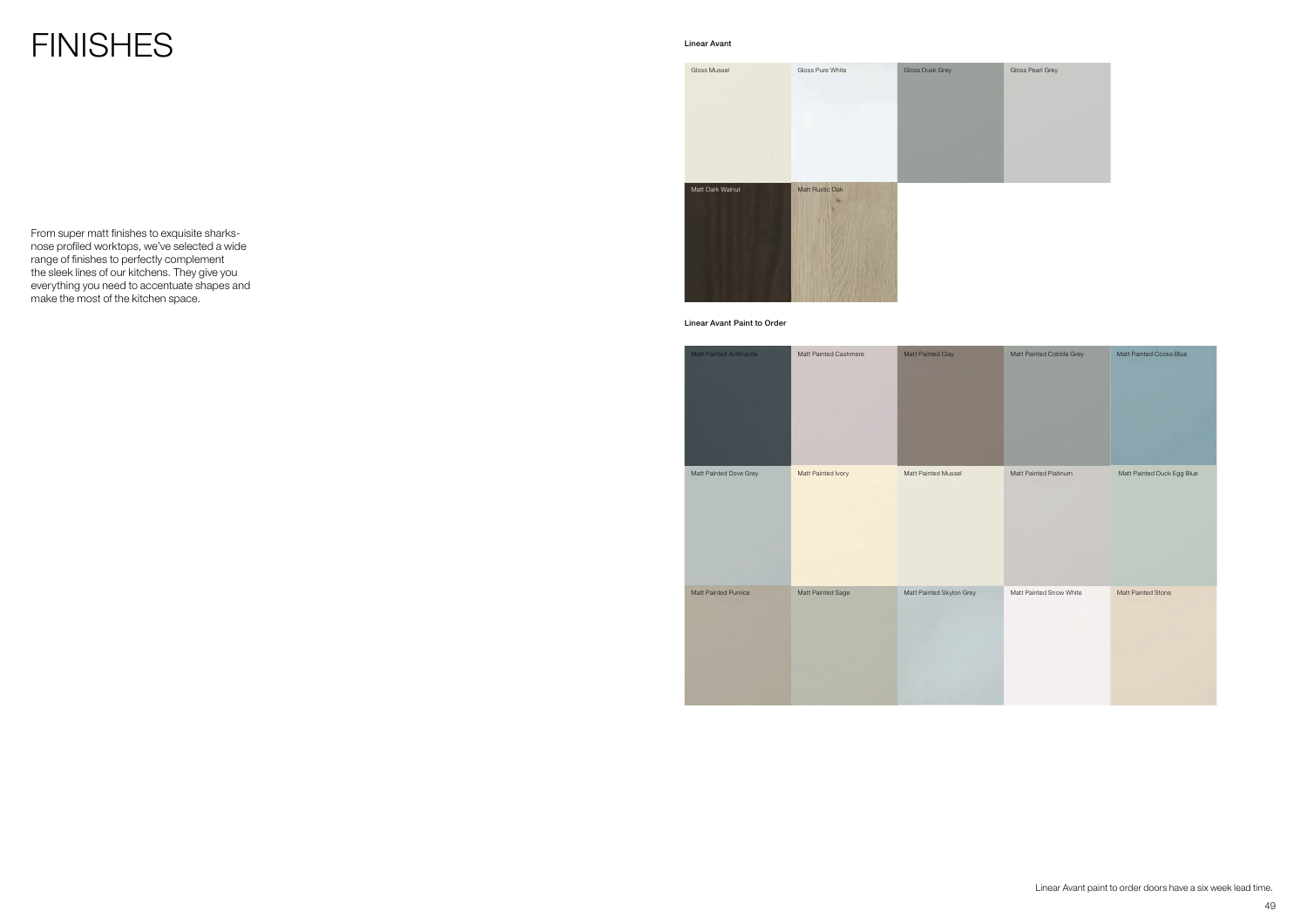![](_page_25_Picture_5.jpeg)

#### Linear Cube Finishes

![](_page_25_Picture_1.jpeg)

#### Linear Ice Finishes

#### Linear Trend Finishes

#### Linear Form Finishes

| Gloss Dusk Grey | Gloss Mussel     | Gloss Pearl Grey | Gloss Pure White |
|-----------------|------------------|------------------|------------------|
| Matt Anthracite | Matt Dark Walnut | Matt Pure White  | Matt Rustic Oak  |

| Matt Avola Grey Textured | Matt Cashmere Grained | Matt Light Ash Textured | Matt Mussel Grained |
|--------------------------|-----------------------|-------------------------|---------------------|
|                          |                       |                         |                     |
|                          |                       |                         |                     |
|                          |                       |                         |                     |
|                          |                       |                         |                     |
| Matt Porcelain Grained   | Matt Stone Grained    |                         |                     |
|                          |                       |                         |                     |
|                          |                       |                         |                     |
|                          |                       |                         |                     |
|                          |                       |                         |                     |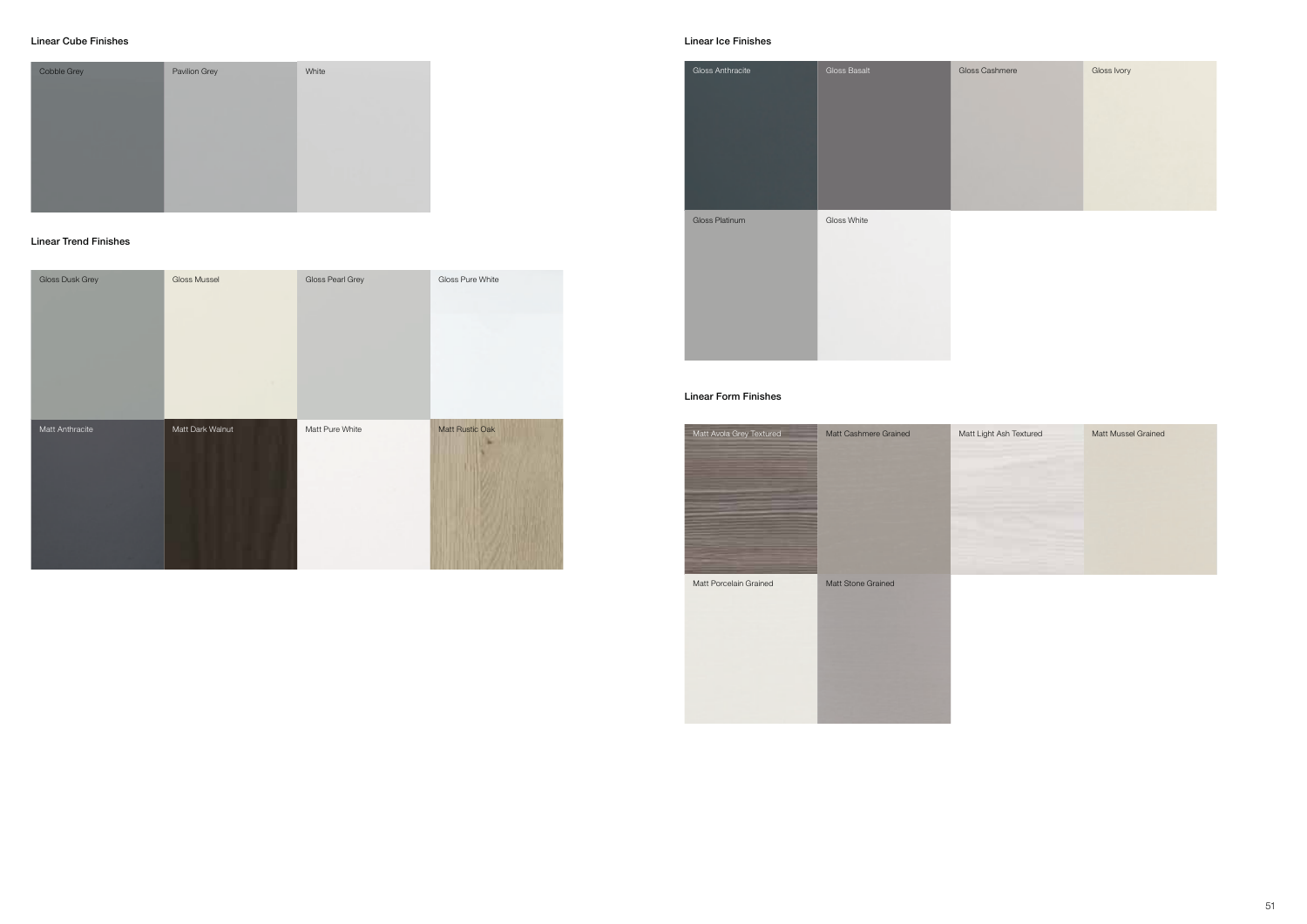Linear 22mm Laminate Worktop Finishes

![](_page_26_Picture_1.jpeg)

![](_page_26_Picture_3.jpeg)

## CREATE THE PERFECT LIVING SPACE WITH LINEAR

![](_page_26_Picture_5.jpeg)

![](_page_26_Picture_6.jpeg)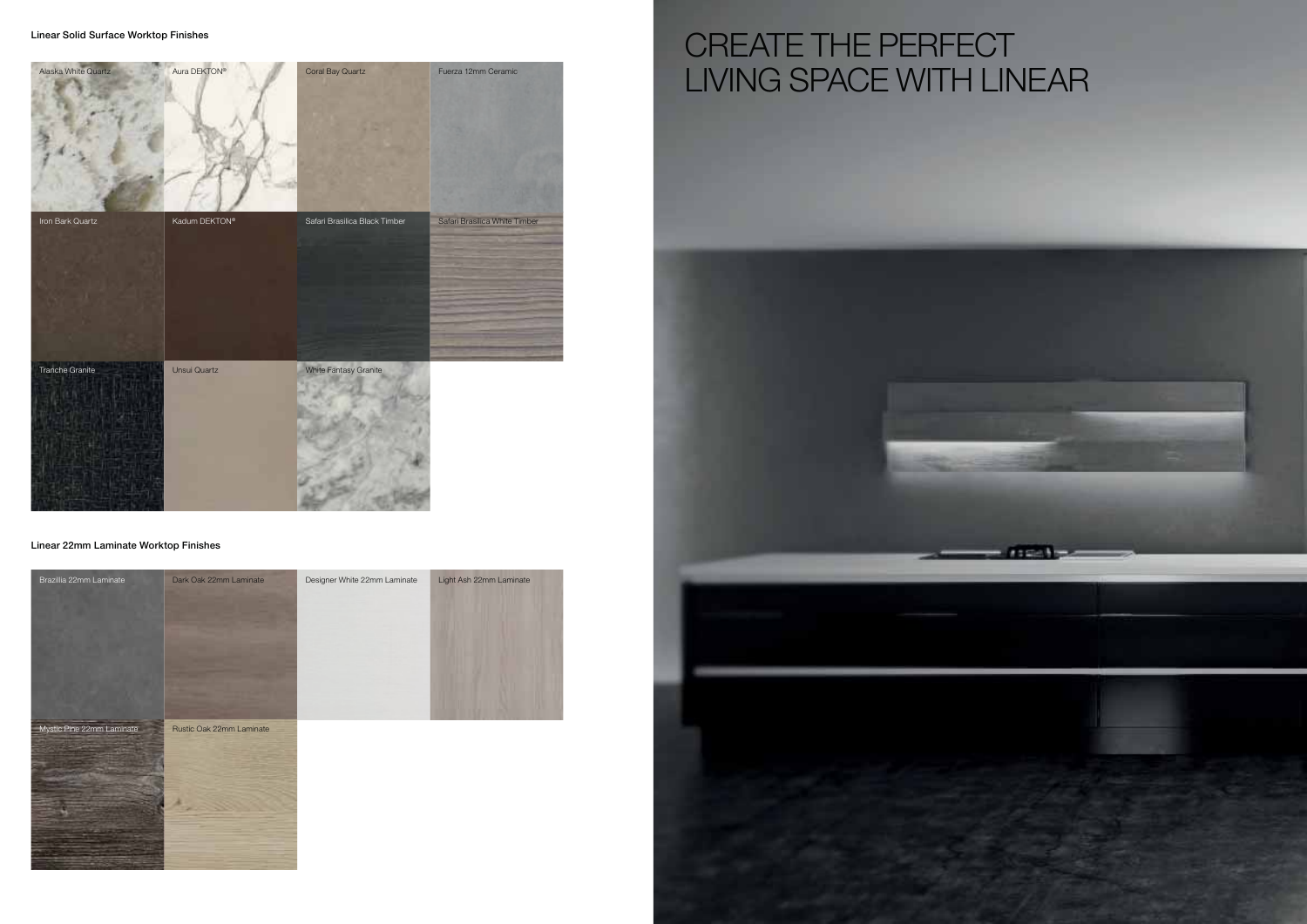![](_page_27_Picture_0.jpeg)

Symphony Group PLC Pen Hill Estate, Park Spring Road, Barnsley S72 7EZ

General Enquiries: Tel: 01226 446000 Fax: 01226 711185 enquiries@symphony-group.co.uk

www.symphony-group.co.uk

Terms & Conditions available on request

To ensure the continuous development and improvement of our products, we reserve the right to make changes to the colour, design and descriptions or methods of manufacture for our furniture. Such changes may be made without prior notice and without incurring liability. In many of our products, we use wood, a natural living material which will reflect a variety of grains and textures and so variance must be allowed for. Styles that feature, painted, PVC, laminate and melamine finishes may incur a slight colour change over the years. Colour reproduction in this brochure is as accurate as printing techniques will allow. Copyright and all other rights in this brochure and the photographs and other works upon which it is based are owned by The Symphony Group PLC. No part of this brochure and said photographs and other works may be reproduced or transmitted in any form or by any means (including but not limited to photocopying or storing in any electronic medium) without the prior express written permission of The Symphony Group PLC. 2017/18

![](_page_27_Picture_6.jpeg)